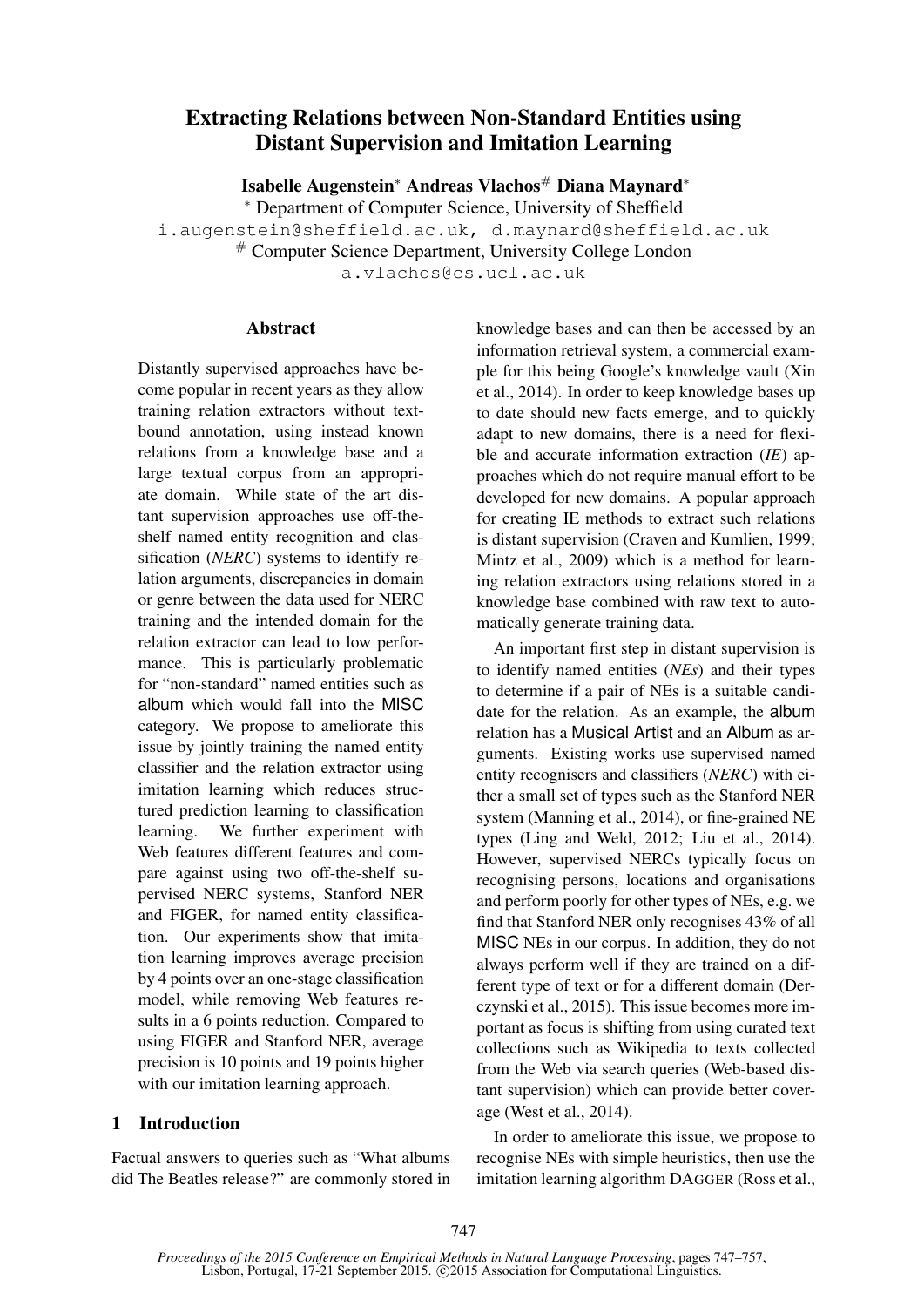2011) to learn the NEC component jointly with relation extraction (*RE*), without requiring explicitly labeled data for NERC. Instead, training signal is obtained by assessing the predictions of the relation extraction component. In this paper we make the following contributions:

- 1. We learn jointly training a named entity classifier and a relation extractor for Web-based distant supervision. Our method does not rely on hand-labeled training data and is applicable to any domain, which is shown in our evaluation on 18 different relations.
- 2. We compare different methods for this purpose: (1) we use imitation learning to train separate classifiers for NEC and RE jointly; (2) we aggregate NEC features and RE features and train a one-stage classification model; (3) we train a one-stage classification model with only RE features; (4) we classify NEs with two supervised off-the-shelf NEC systems (Stanford NER and FIGER) and use the NE types as features in RE to achieve a soft NE type constraint.
- 3. We explore the effects of using different NEC and RE features, including Web features such as links and lists on Web pages, and show that Web-based features improve average precision by 7 points. We further find that high-precision, but low-frequency features perform better than low-precision and high-frequency features.
- 4. Our experiments show that joint learning of NEC and RE with imitation learning outperforms one-stage classification models by 4 points in average precision, and models based on Stanford NER and FIGER by 19 and 10 points respectively.

### 2 Distant Supervision

Distantly supervised RE is defined as automatically labelling a corpus with properties, P, and resources, R, where resources stand for entities from a knowledge base,  $KB$ , to train a classifier to learn to predict binary relations. The distant supervision paradigm is defined as (Mintz et al., 2009):

If two entities participate in a relation, any sentence that contains those two entities might express that relation.

 $R \times P \times R$ , consisting of a subject, a predicate and an object; during training, we only consider statements which are contained in a knowledge base, i.e.  $(s, p, o) \in KB \subset R \times P \times R$ . In any single extraction we consider only those subjects in a particular class  $C \subset R$ , i.e.  $(s, p, o) \in$  $KB \cap C \times P \times R$ . Each resource  $r \in R$  has a set of lexicalisations,  $L_r \subset L$ . Lexicalisations are retrieved from the  $KB$ , where they are represented as the name or alias, i.e. less frequent name of a resource.

## 3 Approach Overview

The input to the approach is a  $KB$  which contains entities and is partly populated with relations, the task is to complete the knowledge base. As an example, consider a  $KB$  about musical artists and their albums, which contains names of musical artists, and albums for some of them. The task is then to find albums for the remaining musical artists. Queries are automatically formulated containing C, s and o, e.g. "Musical Artist album 'The Beatles"' and we obtain Web pages using a search engine. For each sentence on the Web pages retrieved which contains s, all candidates for C are identified using NER heuristics (Section 4.2). Next, the distant supervision assumption is applied to all such sentences containing  $s$ (e.g. "Michael Jackson") and a candidate for that relation (e.g. "Music & Me"). If the candidate is an example of a relation according to the KB, it is used as a positive example, and if not, as a negative example. The examples are then used to train a model to recognise if the candidate is of the right type for the relation (NEC) and if it is of the correct relation (RE). The model is applied to the sentences of all the incomplete entries in the KB. Since different sentences could predict different answers to the query, all predictions are combined for the final answer.

## 4 Named Entity Recognition and Relation Extraction

The input to the learning task is a collection of training examples for a specific relation. The examples are sentences containing the subject of the relation and one further NE identified using simple heuristics. The examples are labeled as true (relation is contained in knowledge base) or as false (relation is not contained in the knowledge base).

We model the task in two binary classifica-

In general relations are of the form  $(s, p, o) \in$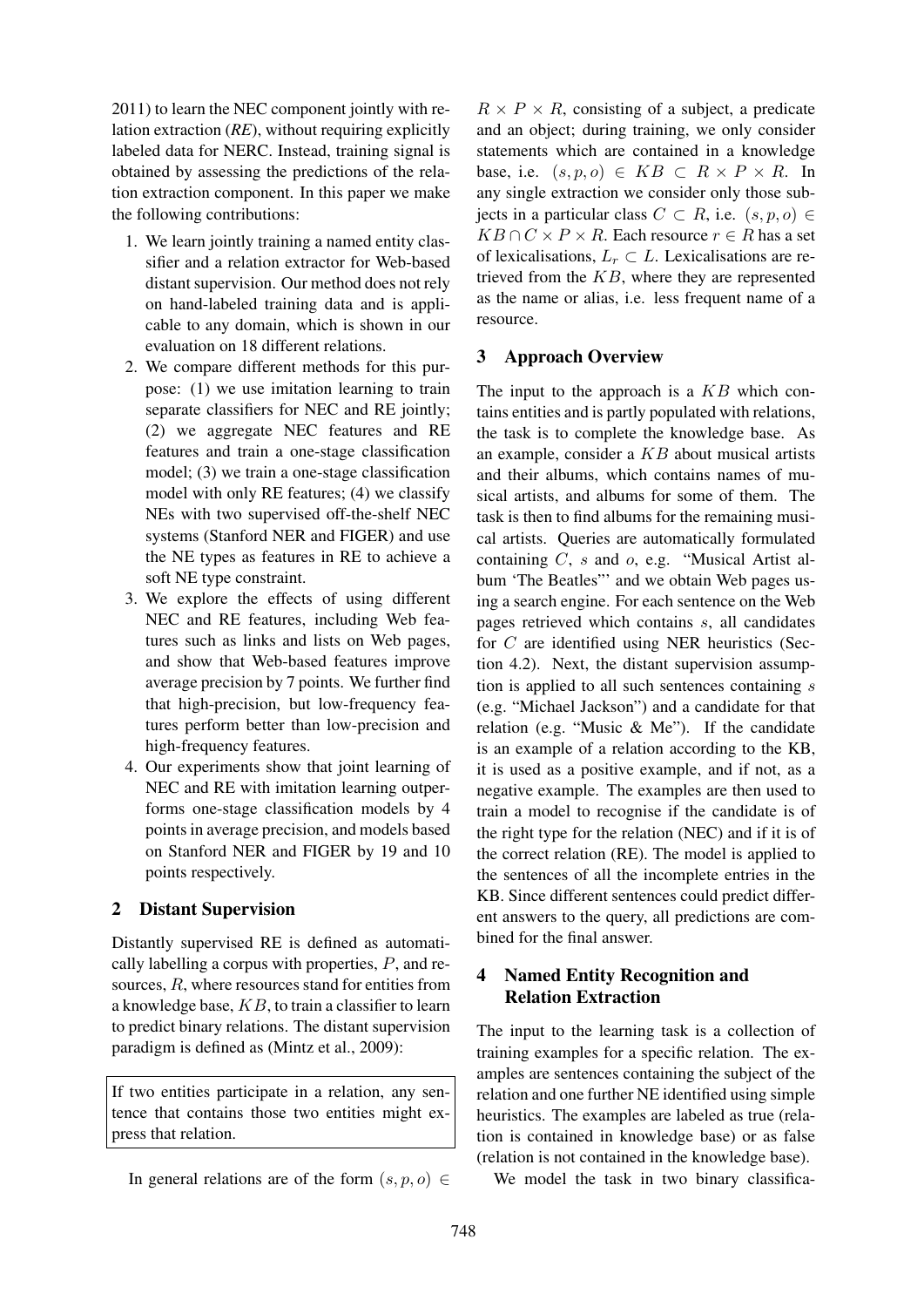| <b>Musical Artist</b>                                                           | <b>Album</b>     |                   | <b>Sentences</b>                                                                                       |                                                                             |                          |                                                                               |  |  |  |  |
|---------------------------------------------------------------------------------|------------------|-------------------|--------------------------------------------------------------------------------------------------------|-----------------------------------------------------------------------------|--------------------------|-------------------------------------------------------------------------------|--|--|--|--|
| Michael Jackson                                                                 | Music & Me       | <b>Web Search</b> |                                                                                                        | Preview songs from Forever, Michael by Michael Jackson on the iTunes Store. |                          |                                                                               |  |  |  |  |
| The Beatles                                                                     | ?                |                   | The only Beatles album to occasion negative, even hostile reviews, there are                           |                                                                             |                          |                                                                               |  |  |  |  |
| <b>Stealers Wheel</b>                                                           | 2                |                   | few other rock records as controversial as Let It Be.                                                  |                                                                             |                          |                                                                               |  |  |  |  |
|                                                                                 |                  | <b>NER</b>        | The Beatles recorded ten songs during a single studio session for their debut<br>LP, Please Please Me. |                                                                             |                          |                                                                               |  |  |  |  |
| <b>Sentences</b>                                                                |                  |                   |                                                                                                        |                                                                             |                          | Stealers Wheel are a Scottish folk rock band formed in Paisley, Renfrewshire. |  |  |  |  |
| Music & Me is the third studio album by<br>American singer Michael Jackson.     |                  |                   |                                                                                                        |                                                                             |                          |                                                                               |  |  |  |  |
| <b>Distant</b><br>Stealers Wheel are a Scottish folk rock<br><b>Supervision</b> |                  |                   | <b>Training Instances</b>                                                                              |                                                                             |                          |                                                                               |  |  |  |  |
| band formed in Paisley, Renfrewshire.                                           |                  |                   | Label                                                                                                  | <b>Subject</b>                                                              | Object                   | <b>Sentence</b>                                                               |  |  |  |  |
|                                                                                 | Train            | true              | Michael Jackson                                                                                        | Forever, Michael                                                            | Preview songs from       |                                                                               |  |  |  |  |
| <b>NE Classifier</b>                                                            |                  |                   | false                                                                                                  | Michael Jackson                                                             | iTunes Store             | Preview songs from                                                            |  |  |  |  |
| <b>Relation Extractor</b>                                                       |                  |                   |                                                                                                        |                                                                             | <b>Testing Instances</b> |                                                                               |  |  |  |  |
|                                                                                 |                  | Predict           | true                                                                                                   | The Beatles                                                                 | Let It Be                | The only Beatles album to                                                     |  |  |  |  |
| <b>Subject</b>                                                                  | Object           |                   | false                                                                                                  | The Beatles                                                                 | LP                       | The Beatles recorded ten                                                      |  |  |  |  |
| The Beatles                                                                     | Let It Be        | Output            | true                                                                                                   | <b>The Beatles</b>                                                          | Please Please Me         | The Beatles recorded ten                                                      |  |  |  |  |
| The Beatles                                                                     | Please Please Me |                   | false                                                                                                  | <b>Stealers Wheel</b>                                                       | Scottish                 | Stealers Wheel are a                                                          |  |  |  |  |
| <b>Stealers Wheel</b>                                                           |                  |                   | <b>Stealers Wheel</b><br>Paisley, Renfrewshire<br>Stealers Wheel are a<br>false                        |                                                                             |                          |                                                                               |  |  |  |  |

Figure 1: Overview of approach

tion stages: named entity classification (NEC) and relation extraction (RE). Existing approaches assume that named entity recognition and classification is done as part of the pre-processing. However, this is not possible domains for which NE classifiers are not readily available. To ameliorate this issue, existing approaches — e.g Mintz et al. (2009) — perform NEC to provide additional features for relation extraction. We use two such baselines with off-the-shelf NECs and add the NE labels to the relation features. The first baseline (Stanf) is with the Stanford NER 7-class (Time, Location, Organization, Person, Money, Percent and Date) model, the second (FIGER) is with the fine-grained FIGER (Ling and Weld, 2012).

An alternative approach is to simply add NEC features to relation extraction features, which we call one-stage model (OS) here. NEC features are typically morphological features extracted from the NE mention and features to model its context, whereas relation features typically model the path between the subject and object of the relation. While NEC features may be useful to determine if the NE has the correct type for the relation, such features are usually less sparse and also not directly related to the relation extraction task. Consider the following sentence, containing an example of the relation director:

"One of director <o>Steven Spielberg</o>'s greatest heroes was <o>Alfred Hitchcock</o>, the mastermind behind  $\langle s \rangle$ Psycho $\langle s \rangle$ .

This sentence contains two relation candidates, "Steven Spielberg" and "Alfred Hitchcock", between which the decision for the final prediction has to be made. Both of the candidates are directors, but only one of them is the director of "Psycho". Because the context around "Steven Spielberg" is stronger (preceded by "director"), NEC features alone are more likely to indicate that as the correct candidate and also likely overpower relation features for the final prediction, as the latter tend to be sparser.

Ideally, we would like to train two models, one for NEC and one for RE, which would be applied in sequence. If the NEC stage concludes that the candidate is of the correct type for the relation, the RE stage determines whether the relation between the two entities is expressed. If the NEC stage concludes that the entity is not of the correct type, then the RE stage is not reached. However, distant supervision only provides positive labels for NEC, since if a sentence is labeled as false we do not know if it is due to the candidate not being of the correct type, or the relation not being true for the two entities. To overcome this, we learn models for the two stages, NEC and RE, jointly using the imitation learning algorithm DAGGER (Ross et al., 2011), as described in the next section.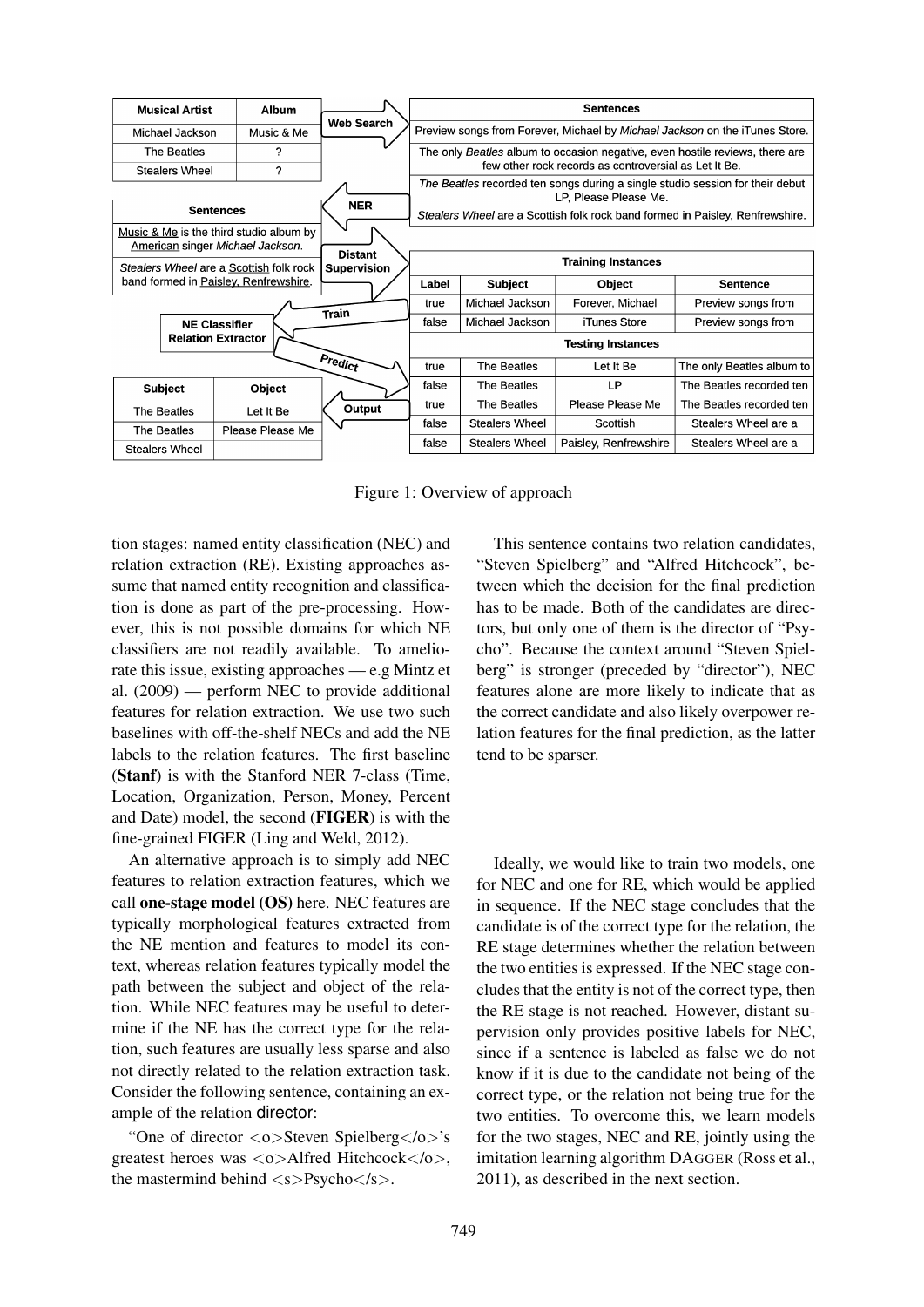#### 4.1 Imitation Learning

Imitation learning<sup>1</sup> algorithms such as SEARN (Daumé III et al., 2009) and DAGGER (Ross et al., 2011) have been applied successfully to a variety of structured prediction tasks due to their flexibility in incorporating features and their ability to learn with non-decomposable loss functions. Sample applications include biomedical event extraction (Vlachos and Craven, 2011), dynamic feature selection (He et al., 2013), and machine translation (Grissom II et al., 2014).

Imitation learning algorithms for structured prediction decompose the prediction task into a sequence of actions; these actions are predicted by classifiers which are trained to take into account the effect of their predictions on the whole sequence by assessing their effect using a (possibly non-decomposable) loss function on the complete structure predicted. The dependencies between the actions are learnt via appropriate generation of training examples.

The ability to learn by assessing only the final prediction and not the intermediate steps is very useful in the face of missing labels, such as in the case of the labels for the NEC stage. Recall that the action sequence in our case consists of one NEC action and possibly one RE action, dependent on whether the NEC action is true, i.e. the entity is of the appropriate type for the relation. Following Vlachos and Clark (2014), for each training instance, we obtain supervision for the NEC stage by taking both options for this stage, true or false, obtaining the prediction from the RE stage in the former case and then comparing the outcomes against the label obtained from distant supervision. Thus the NEC stage is learned so that it enhances the performance of RE. In parallel, the RE stage is learned using only instances that actually reach this stage. The process is iterated so that the models learned adjust to each other. For more details on this we refer the reader to Vlachos and Clark (2014).

#### 4.2 Relation Candidate Identification

To extract relations among NEs, the latter have to be detected first. Most distantly supervised approaches use supervised NER systems for this, which, especially for relations involving MISC NEs, achieve a low recall. High recall for NE

identification is more important than high precision, since precision errors can be dealt with by the NEC stage. For a relation candidate identification stage with higher recall we instead rely on POS-based heuristics for detecting NEs<sup>2</sup> and HTML markup. We use the following POS heuristics:

- Noun phrases: Sequences of *N* tags
- Capitalised phrases: Those can be distinct from noun phrases, e.g. some album titles are capitalised verb phrases.

We further consider as relation candidates words which contain the following HTML markup:

• Phrases from HTML markup: All sequences of words marked as: <ahref> (links),  $\langle$ 1i> (list elements),  $\langle$ h1> or <h2> or <h3> (headers and subheaders, i.e. titles),  $\langle$ strong> or  $\langle$ b> (bold),  $\langle$ em> (emphasised),  $\langle i \rangle$  (italics)

Different relation candidate identification strategies are then applied depending on the coarse NE types of objects of relation as defined in the  $KB$ (Table 2).

- **PER**: All capitalised noun phrases. We allow for a maximum of two characters to be surrounded by quotes to capture alternative first names, e.g. "Jerome David 'J. D.' Salinger".
- **LOC**: All capitalised noun phrases.
- **ORG**: All capitalised phrases and phrases from HTML markup. The latter is to capture ORG names which are not capitalised, e.g. the school "Woodrow Wilson School of Public and International Affairs" or the record label "Sympathy for the Record Industry".
- **MISC**: As for ORG, we use all capitalised phrases and phrases from HTML markup. MISC NEs are even more varied than ORG NEs and it is difficult to find the right balance between recognising most of them and generating unecessary candidates.

To assess how useful these strategies are, we randomly sample 30 instances of each Freebase class per coarse NE type of the object and manually examine all sentences which contain the subject of the relation. We used precision, i.e. how many of the relation candidates are appropriate

<sup>&</sup>lt;sup>1</sup>Also referred to as search-based structured prediction or learning to search.

<sup>2</sup>The Stanford POS tagger uses Penn Treebank POS tags, see http://www.ling.upenn.edu/courses/ Fall\_2003/ling001/penn\_treebank\_pos.html for a list of tags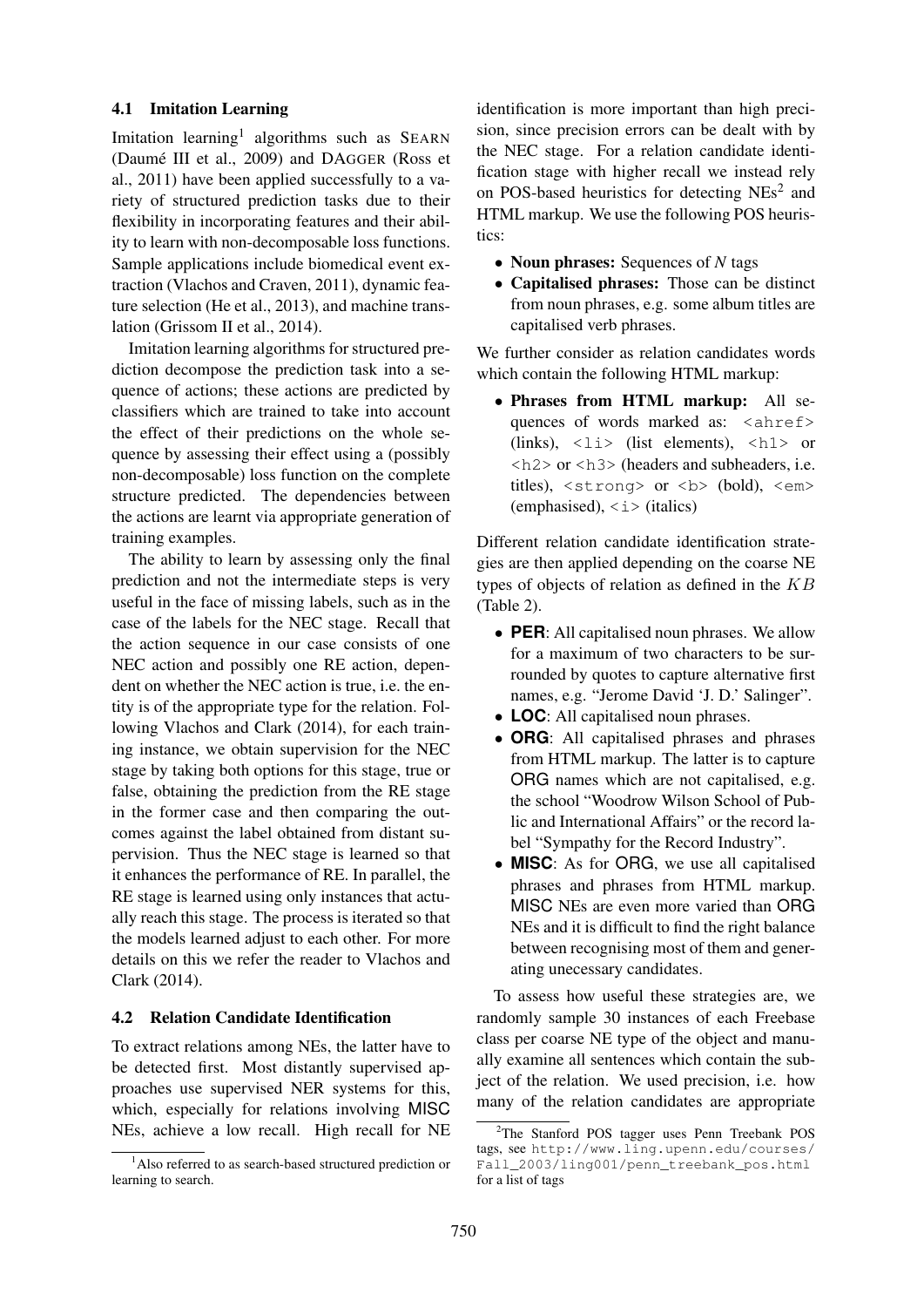| NE type     | Model                  | R     | р            | F1                       |
|-------------|------------------------|-------|--------------|--------------------------|
| <b>PER</b>  | heuristic 0.976 0.1287 |       |              | 0.227                    |
| <b>PER</b>  | Stanford               |       | 0.774 0.1781 | 0.29                     |
| LOC         | heuristic              |       | 0.963 0.1176 | 0.21                     |
| LOC         | Stanford               |       |              | 0.889 0.1611 0.272727273 |
| ORG         | heuristic              | 0.95  | 0.0265       | 0.0516                   |
| ORG         | Stanford               | 0.8   | 0.0505       | 0.095                    |
| <b>MISC</b> | heuristic              | 0.854 | 0.0496       | 0.0938                   |
| <b>MISC</b> | Stanford               | 0.427 | 0.053        | 0.0943                   |

Table 1: Results for POS-based candidate identification strategies compared to Stanford NER

for the relation, and recall to compare the relation candidate identification strategies described above against the identification of candidates by Stanford NER (ignoring the NE label). As shown in Table 1, while supervised identification of NE labels achieves a higher precision for all NE types, the recall is higher for all NE types using POS-based heuristics. The simple heuristics are especially helpful for MISC NEs, for which recall is twice as high compared to Stanford NER and precision only marginally higher. If we were to use the NE label to enforce hard constraints, recall would be reduced even further: 88% of all PER entities are correctly identified as persons, compared to 58% for locations and 87% for organisations. MISC NE are identified as PER (45%), LOC (40%) or ORG (15%). Overall, precision is not as important for candidate identification as recall, since choosing correct entities among the candidates can be dealt with in a NEC stage.

#### 4.3 NEC features

For the one-stage and imitation learning model, we use the following Web features based on HTML markup, both as local features if the entity mention contains the markup, and as global features if a mention somewhere else in the document with the same lexicalisation contains that markup: is link, is list element, is header or subheader, is bold, is emphasised, is italics, is title, is in title.

In addition, the following NEC features are extracted, based on Nadeau et al. (2007) and Hoffmann et al. (2011):

Word features (mentfeats):

- Object occurrence
- Sequence and BOW of occurrence
- Sequence and bag of POS of occurrence
- Number of words, characters and digits of object
- Ends with period, is roman number, contains apostrophe, hyphen, ampersand, possessive
- Digit and capitalisation pattern

Context features, as 1-grams (1cont) and 2-grams, 2 words to left and right of occurrence (2cont): BOW, sequence, bag of POS, POS sequence.

#### 4.4 RE Features

The following features are used for RE, based on Hoffman et al (2011) and Mintz et al. (2009):

- 1cont and 2cont features
- Flag indicating which entity came first in sentence
- Sequence of POS tags and bag of words (BOW) between the subject and the object occurrence

Parsing features as full sequences (parse):

- Dependency path between subject and object, POS tags of words on that path
- Lemmas on dependency path, same with NNP and CD tokens substituted by POS tags

#### 4.5 Supervised NEC Features for RE

For the baselines with off-the-shelf NECs, sentences are preprocessed with the two NEC systems Stanford NER and FIGER. NE labels are then used in addition to the RE features listed in Section 4.4. For the Stanf baseline, Stanford NER 7-class labels are added as RE features. Those are: Time, Location, Organization, Person, Money, Percent, Date. FIGER classifies NEs according to 112 types, most of which are subtypes of Person, Organization, Location, Product, Art, Event and Building. Some of the types are relation types we evaluate (see Table 2 for relation types): educational institution, city, director, actor and author. Since FIGER performs multi-label classification, it annotates some of the relation candidates with more than one NE label. In that case, we add all NE labels returned as features, though more experiments on how best to integrate multiple NE labels as features could be performed, as shown by Liu et al. (2014).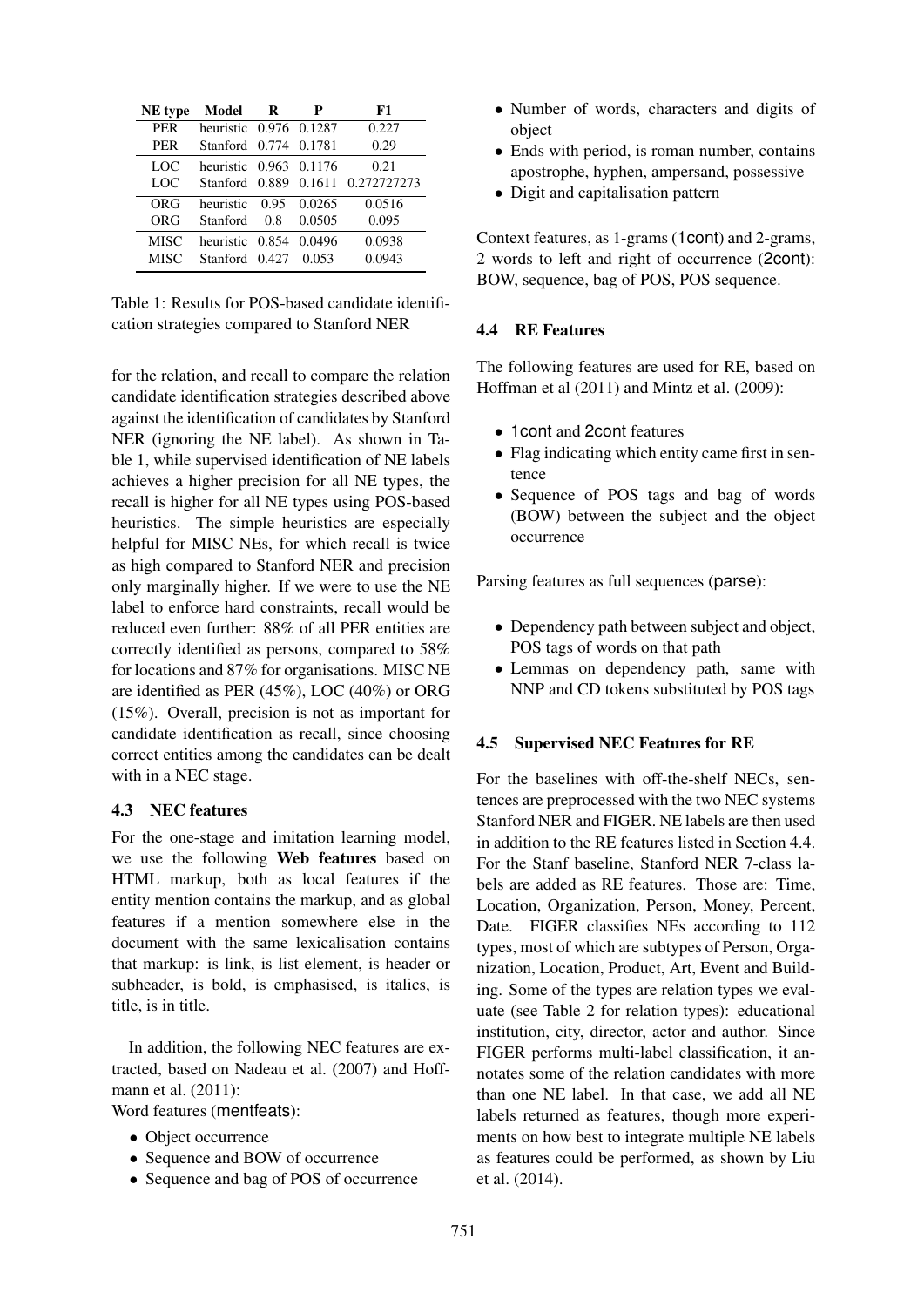| <b>Musical Artist</b>        |             | Politician                     |            |  |  |  |
|------------------------------|-------------|--------------------------------|------------|--|--|--|
| <b>Relation type</b> NE type |             | <b>Relation type</b>           | NE type    |  |  |  |
| album                        | <b>MISC</b> | birthplace                     | LOC        |  |  |  |
| record label                 | ORG         | educational institution        | ORG        |  |  |  |
| track                        | <b>MISC</b> | spouse                         | <b>PER</b> |  |  |  |
| <b>Business</b>              |             | <b>Educational Institution</b> |            |  |  |  |
| <b>Relation type</b>         | NE type     | <b>Relation type</b>           | NE type    |  |  |  |
| employees                    | PER         | mascot                         | MISC       |  |  |  |
| founders                     | PER         | city                           | LOC        |  |  |  |
| Film                         |             | <b>Book</b>                    |            |  |  |  |
| <b>Relation type</b>         | NE type     | <b>Relation type</b>           | NE type    |  |  |  |
| director                     | <b>PER</b>  | author                         | <b>PER</b> |  |  |  |
| producer                     | PER         | characters                     | MISC       |  |  |  |
| actor                        | PER         |                                |            |  |  |  |
| character                    | <b>MISC</b> |                                |            |  |  |  |
| <b>River</b>                 |             |                                |            |  |  |  |
| <b>Relation type</b>         | NE type     |                                |            |  |  |  |
| origin                       | LOC         |                                |            |  |  |  |
| mouth                        | LOC         |                                |            |  |  |  |

Table 2: Relation types and corresponding coarse NE types

#### 5 Evaluation

#### 5.1 Corpus

To create a corpus<sup>3</sup> for Web RE, seven Freebase classes and two to four of their relations are selected (Table 2). The selected classes are subclasses of PER (Musical Artist, Politician), LOC (River), ORG (Business (Operation)), Education(al Institution)) or MISC (Film, Book). To avoid noisy training data, we only use entities which have values for all of those properties, which resulted in 1800 to 2200 entities per class. For each entity, 10 Web pages were retrieved via the Google Search API using the search pattern "'*subject entity*" *class name relation name*', e.g. "The Beatles" Musical Artist Origin'. In total, the corpus consists of around one million pages drawn from 76,000 different websites. Text content is extracted from HTML pages using the Jsoup API<sup>4</sup> and processed with Stanford CoreNLP<sup>5</sup>.

#### 5.2 Models and Metrics

We evaluate the following models: imitation learning (IL) as described in Section 4.1, a onestage model (OS), a one-stage model with relation features only (RelOnly), and using Stanford

| Model   R-top P-top F1-top   R-all P-all P-avg                                       |  |                                               |  |  |
|--------------------------------------------------------------------------------------|--|-----------------------------------------------|--|--|
| RelOnly $\boxed{0.1943 \quad 0.404 \quad 0.255 \quad 0.223 \quad 0.309 \quad 0.373}$ |  |                                               |  |  |
|                                                                                      |  | Stanf   0.233 0.436 0.304   0.268 0.329 0.398 |  |  |
| FIGER 0.228 0.497 0.298 0.251 0.413 0.483                                            |  |                                               |  |  |
| OS                                                                                   |  | $0.269$ 0.58 0.356 0.288 0.486 0.552          |  |  |
|                                                                                      |  | IL   0.246 0.600 0.329   0.271 0.521 0.588    |  |  |

Table 3: Results for best model for each relation, macro average over all relations.

(Stanf) and FIGER (FIGER) NE labels as features (Section 4). For all models we use linear classifiers learned with passive-aggressive updates (Crammer et al., 2006). For imitation learning, we use the learning algorithm DAGGER (Ross et al., 2011), which requires two parameters: the learning rate, i.e. how quickly the learning algorithm moves away from the optimal policy, and the number of iterations. We found empirically that the best learning rate for our prediction task is 0.25 and that the best number of iterations is 12.

The output of the models is a score for each relation example and stage, i.e. for the one-stage model, the output is one score and for the imitation learning model, there is a score each for the NEC stage and the RE stage. The default for deciding whether the relation label should be true or false depends on stage thresholds, which are 0 by default. Instead of using the default thresholds, we automatically pick thresholds for all models on 1/3 of the training set, which we set aside as a development set, then retrain on the whole training set and predict relations based on the learnt thresholds.

We use the metrics first best precision (P-top), first best recall (R-top), first best F1 (F1-top), all precision (P-all), all recall (P-all), and all average precision (P-avg). For top, only the top-ranked answer is considered, whereas for all all answers are returned until either the correct one is found or they are exhausted. Finally, in the all mode we evaluated precision at all recall points by varying the thresholds used in the respective classifiers and we report average precision (P-avg) (Manning et al., 2008). This evaluation measure provides an assessment of how well a system trades precision for recall. The number of all results for computing recall is the number of all relation tuples in the KB.

<sup>&</sup>lt;sup>3</sup>The resources for experiments documented in this paper are available online via http://tinyurl.com/ o8ykn4y 4 http://jsoup.org

<sup>5</sup> http://nlp.stanford.edu/software/corenlp.shtml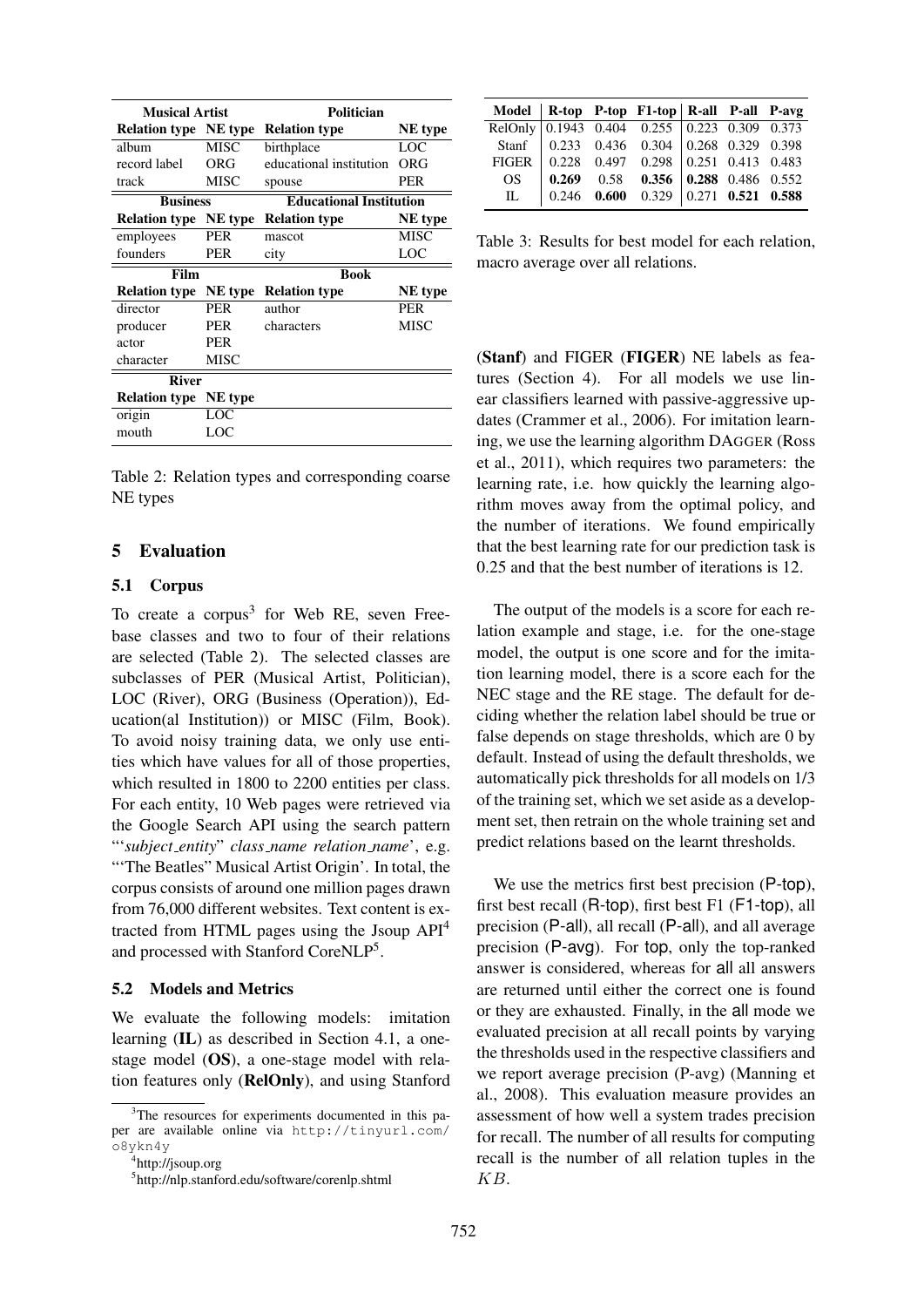| <b>Relation</b>                      | <b>RelOnly</b> |       | <b>Stanf</b> |       | <b>FIGER</b> |       | <b>OS</b>    |       | $\mathbf{L}$        |       |
|--------------------------------------|----------------|-------|--------------|-------|--------------|-------|--------------|-------|---------------------|-------|
|                                      | F1-top P-avg   |       | F1-top P-avg |       | F1-top P-avg |       | F1-top P-avg |       | F <sub>1</sub> -top | P-avg |
| Musical Artist: album                | 0.071          | 0.175 | 0.079        | 0.109 | 0.116        | 0.203 | 0.158        | 0.409 | 0.115               | 0.569 |
| Musical Artist: record label         | 0.090          | 0.182 | 0.100        | 0.345 | 0.179        | 0.636 | 0.404        | 0.758 | 0.376               | 0.926 |
| Musical Artist : track               | 0.093          | 0.109 | 0.053        | 0.175 | 0.104        | 0.400 | 0.118        | 0.471 | 0.114               | 0.367 |
| Politician : birthplace              | 0.410          | 0.594 | 0.514        | 0.541 | 0.496        | 0.609 | 0.585        | 0.709 | 0.516               | 0.548 |
| Politician : educational institution | 0.321          | 0.387 | 0.330        | 0.426 | 0.366        | 0.560 | 0.419        | 0.719 | 0.381               | 0.831 |
| Politician : spouse                  | 0.148          | 0.197 | 0.152        | 0.197 | 0.082        | 0.309 | 0.218        | 0.319 | 0.150               | 0.181 |
| Business: employees                  | 0.059          | 0.090 | 0.097        | 0.153 | 0.082        | 0.325 | 0.149        | 0.291 | 0.133               | 0.493 |
| Business: founders                   | 0.341          | 0.256 | 0.462        | 0.332 | 0.404        | 0.542 | 0.448        | 0.663 | 0.429               | 0.693 |
| Education : mascot                   | 0.148          | 0.362 | 0.195        | 0.483 | 0.226        | 0.500 | 0.225        | 0.506 | 0.206               | 0.585 |
| Education : city                     | 0.630          | 0.705 | 0.711        | 0.740 | 0.701        | 0.770 | 0.724        | 0.847 | 0.690               | 0.872 |
| Film : director                      | 0.383          | 0.548 | 0.445        | 0.603 | 0.358        | 0.554 | 0.439        | 0.601 | 0.387               | 0.612 |
| Film : producer                      | 0.149          | 0.384 | 0.209        | 0.395 | 0.164        | 0.387 | 0.198        | 0.355 | 0.227               | 0.400 |
| Film : actor                         | 0.246          | 0.576 | 0.308        | 0.633 | 0.351        | 0.609 | 0.342        | 0.684 | 0.312               | 0.732 |
| Film : character                     | 0.093          | 0.123 | 0.093        | 0.117 | 0.180        | 0.195 | 0.194        | 0.298 | 0.173               | 0.319 |
| Book: author                         | 0.629          | 0.852 | 0.703        | 0.852 | 0.781        | 0.878 | 0.773        | 0.867 | 0.781               | 0.885 |
| Book: characters                     | 0.224          | 0.127 | 0.193        | 0.127 | 0.262        | 0.328 | 0.268        | 0.315 | 0.231               | 0.355 |
| River: origin                        | 0.175          | 0.328 | 0.232        | 0.493 | 0.160        | 0.351 | 0.256        | 0.406 | 0.228               | 0.550 |
| River: mouth                         | 0.336          | 0.594 | 0.423        | 0.564 | 0.347        | 0.529 | 0.488        | 0.709 | 0.479               | 0.668 |

Table 4: Results for best model for each relation, highest P-avg in bold

### 6 Results and Discussion

#### 6.1 Comparison of Models

Overall results in Table 3 show that both of our models (IL and OS) outperform the baselines with off-the-shelf supervised NEC (Stanf, FIGER) for all metrics. Detailed results for different relations (Table 4) show that IL outperforms both OS and Base in terms of average precision. FIGER results fall in between Stanf and OS results. For some relations, there is a dramatic improvement by using fine-grained FIGER NE features over coarse-grained Stanford NE features; occasionally FIGER even outperforms OS, as for the relation author. This is because FIGER has a corresponding NE type (see Section 4.5).

For most relations, including those whose objects are of type MISC, IL shows a significant improvement in terms of F1 or average precision over OS (Table 5). This confirms our hypothesis that separating the NEC and relation extraction stages using imitation learning can achieve a higher precision and recall for non-standard relations than preprocessing sentences with a supervised NEC model. Furthermore, we show that it can also be useful for most standard relations. The main relations for which Stanf, FIGER or OS can have a benefit over IL are those for which entities are easy to classify, specifically LOC NEs, but also PER NEs. This is because, if NEs are easy to classify, a separate NEC is less likely to be useful.

#### 6.2 Imitation Learning vs One-Stage

To give more insight into why IL is overall more successful than OS, common errors made by OS are shown here, along with an explanation of how those errors are prevented by using IL. One example of IL predicting correctly but OS incorrectly is from the following sentence, expressing the director relation:

"In 2010 he appeared in a leading role in <o>Alicia Duffy</o>'s <s>All Good Children</s>.

In that example, the NEC features extracted for  $\langle \circ \rangle$ Alicia Duffy $\langle \circ \rangle$  are not very strong indicators, since neither the object string itself nor the surrounding context give any direct indication for the director relation. The RE features, which are based on the dependency path, are a stronger indicator. Since in the OS model all features are combined, the NEC features overpower the RE features. The IL model, on the other hand, learns a permissive NEC as a first stage, which filters NEs with respect to if they are generally appropriate for the relation or not, and then leaves the RE to the second stage.

Another example is a sentence for which OS incorrectly predicts the relation author, whereas IL correctly predicts "false":

"<o>Laura</o> and Mary went to school for the first time in Pepin rather than Walnut Grove, which is not included in  $\langle s \rangle$ -Little House in the Big Woods</s>."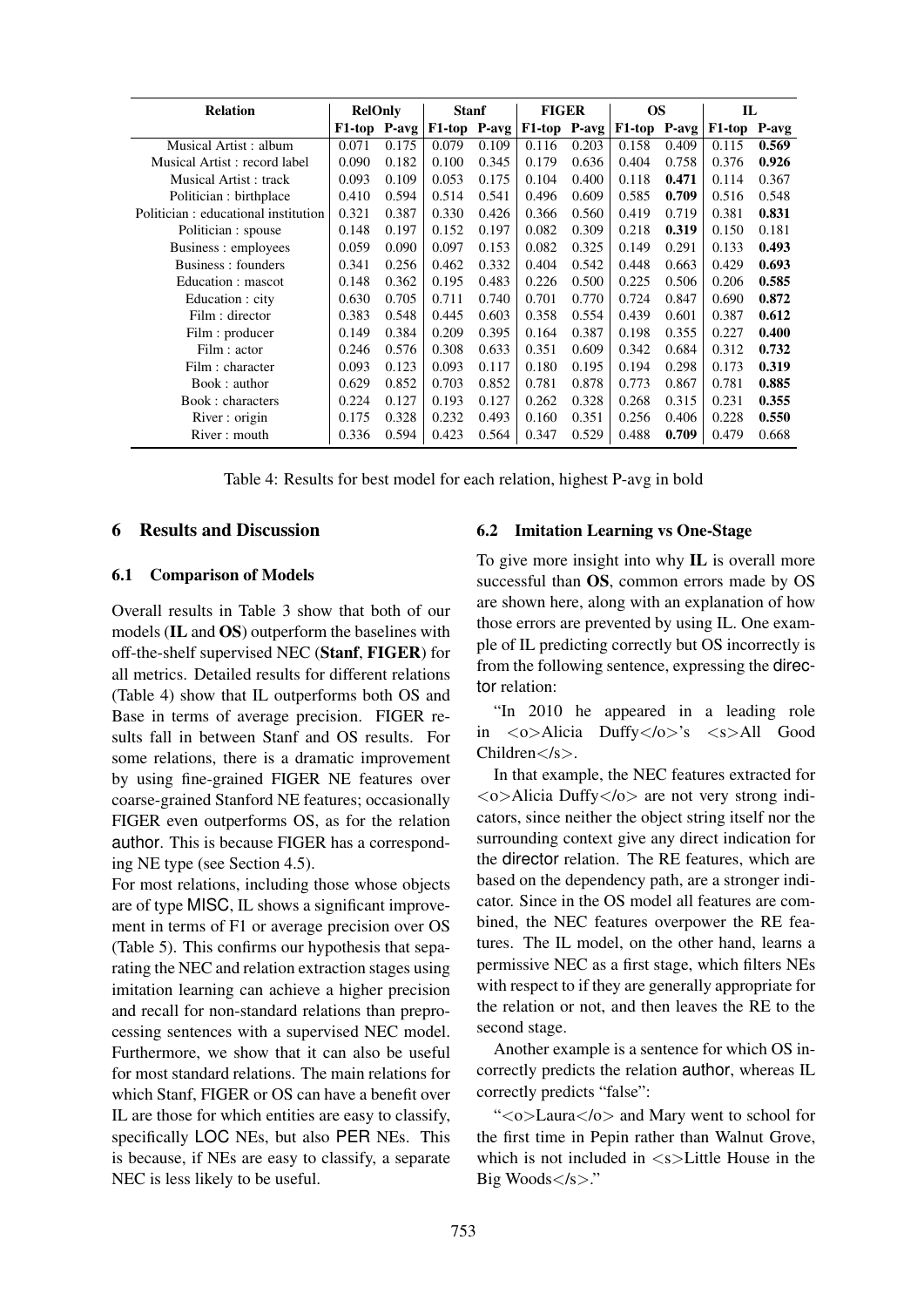| <b>Relation</b>                     | <b>NEC</b> Features                 | <b>Rel Features</b>  |
|-------------------------------------|-------------------------------------|----------------------|
| Musical Artist: album               | $2$ cont + 1 cont + mentfeats + web | parse                |
| Musical Artist: record label        | $2$ cont + 1 cont + mentfeats + web | parse + 2contword    |
| Musical Artist : track              | $parse + 2cont + 1cont + mentfeats$ | parse                |
| Politician : birthplace             | $2$ cont + 1 cont + mentfeats + web | parse                |
| Politician: educational institution | $parse + cont + ment$               | parse                |
| Politician : spouse                 | $parse + 2cont + 1cont + web$       | parse                |
| Business : employees                | $2$ cont + 1 cont + mentfeats + web | parse + 2contword    |
| Business: founders                  | $parse + cont + ment$               | parse                |
| Education : mascot                  | parse + 2contwordpos                | $parse + cont$       |
| Education : city                    | $parse + cont + ment$               | parse + 2contwordpos |
| Film : director                     | $2$ cont + 1 cont + mentfeats + web | parse + 2contword    |
| Film : producer                     | $parse + cont$                      | parse + 2contwordpos |
| Film : actor                        | $parse + 2cont + web$               | parse + 2contwordpos |
| Film : character                    | $parse + cont + ment$               | parse + 2contword    |
| Book: author                        | $2$ cont + 1 cont + mentfeats + web | parse                |
| Book: characters                    | $parse + cont + ment$               | parse                |
| River: origin                       | $2$ cont + 1 cont + mentfeats + web | parse + 2contword    |
| River: mouth                        | $2$ cont + 1 cont + mentfeats + web | parse                |

Table 5: Best feature combination for IL

| <b>NEC Features</b>                 | <b>Rel Features</b>  |       |       | P-top R-top F1-top   P-all R-all P-avg |             |       |       |
|-------------------------------------|----------------------|-------|-------|----------------------------------------|-------------|-------|-------|
| 2cont                               | parse                | 0.215 | 0.399 | 0.28                                   | 0.253       | 0.316 | 0.381 |
| $2$ cont + 1 cont + mentfeats       | parse                | 0.239 | 0.456 | 0.313                                  | 0.275 0.378 |       | 0.441 |
| $2$ cont + 1 cont + mentfeats + web | parse                | 0.248 | 0.51  | 0.322                                  | 0.276 0.431 |       | 0.502 |
| $2$ cont + web                      | parse                | 0.204 | 0.375 | 0.264                                  | 0.244       | 0.289 | 0.35  |
| 2cont                               | parse + 2contwordpos | 0.236 | 0.43  | 0.305                                  | 0.275       | 0.338 | 0.402 |
| $2$ cont + 1 cont + mentfeats       | parse + 2contwordpos | 0.239 | 0.456 | 0.313                                  | 0.275 0.378 |       | 0.441 |
| $2$ cont + 1 cont + mentfeats + web | parse + 2contwordpos | 0.248 | 0.518 | 0.324                                  | 0.275       | 0.421 | 0.486 |
| $2$ cont + web                      | parse + 2contwordpos | 0.24  | 0.402 | 0.3                                    | 0.279       | 0.305 | 0.371 |
| 2cont                               | parse + 2contword    | 0.215 | 0.394 | 0.278                                  | 0.258       | 0.309 | 0.372 |
| $2$ cont + 1 cont + mentfeats       | parse + 2contword    | 0.231 | 0.453 | 0.295                                  | 0.266 0.352 |       | 0.43  |
| $2$ cont + 1 cont + mentfeats + web | parse + 2contword    | 0.25  | 0.54  | 0.325                                  | 0.284       | 0.433 | 0.505 |
| $2$ cont + web                      | parse + 2contword    | 0.223 | 0.395 | 0.285                                  | 0.263       | 0.305 | 0.373 |

Table 6: Imitation learning results for different NE and relation features, macro average over all relations.

For this example, OS relation features have small positive weights, which then overall lead to a positive prediction. For IL, the first stage predicts "false", since the one-token string  $\langle \circ \rangle$ Laura $\langle / \circ \rangle$  is not a likely candidate for author.

#### 6.3 Comparison of Features

All different feature groups have an overall positive effect on the results (see Table 6). While low precision, high frequency features improve recall (1cont), they do not always improve precision. Both OS and IL benefit from high precision, low frequency features, e.g. for author and mouth, the best results are achieved with only sparse parsing features for RE.

Web features improve performance for 10 out of 18 relations. For n-ary relations the is list element feature is very useful because Web pages about musical artist, films or books often contain lists with their attributes, e.g. a Web page about a musical artist typically contains a list with their albums. For relations with persons as objects, is link and is bold is useful because Web pages often highlight persons or provide links to Web pages with more information about them. As an example, for the author relation, the strongest positive Web feature is is in title and the strongest negative feature is is list element. This makes sense since a book is frequently mentioned with its author and one of the most important attributes of a book, whereas lists on Web pages about books mention less important attributes, such as the characters.

#### 6.4 Overall Comparison

Overall, we showed that using an off-the-shelf NEC as a pre-processing step for distant super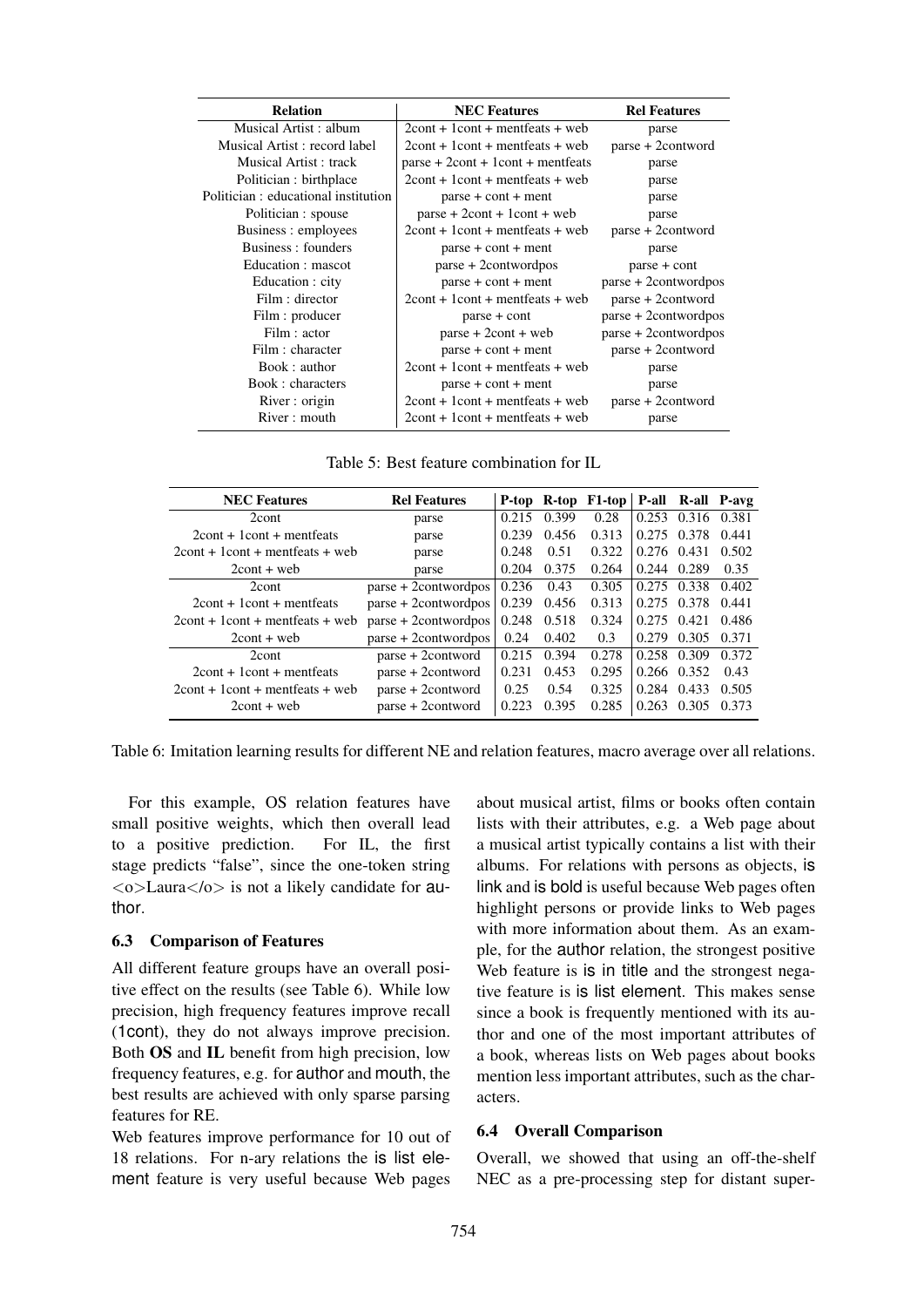vision as done by existing works often causes errors which can be prevented by instead separating NEC and RE with imitation learning. We also showed that using Web features increases precision for NEC. Finally, it is worth noting that the recall for some of the relations is quite low because they only infrequently occur in text, especially in the same sentence as the subject of the relation. These issues can be overcome by performing coreference resolution (Augenstein et al., 2014; Koch et al., 2014), by retrieving more Web pages or improving the information retrieval component of the approach (West et al., 2014) and by combining extractors operating on sentences with other extractors for semi-structured content on Web pages (Carlson et al., 2010).

## 7 Related Work

One of the first papers to introduce distant supervision was Mintz et al. (2009), which aims at extracting relations between entities in Wikipedia for the most frequent relations in Freebase. Most distant supervision research focuses on addressing the disadvantages of heuristic labelling, namely reducing false positive training data (Hoffmann et al., 2011; Surdeanu et al., 2012; Riedel et al., 2010; Riedel et al., 2013; Yao et al., 2010; Alfonseca et al., 2012; Roth and Klakow, 2013; Takamatsu et al., 2012; Xu et al., 2013) and dealing with false negatives due to missing entries in the knowledge base (Min et al., 2013), as well as combining distant supervision with active learning (Angeli et al., 2014)

Distant supervision has been researched for different domains, including newswire (Riedel et al., 2010; Riedel et al., 2013), Wikipedia (Mintz et al., 2009; Nguyen and Moschitti, 2011), the biomedical domain (Craven and Kumlien, 1999; Roller and Stevenson, 2014), the architecture domain (Vlachos and Clark, 2014) and the Web (Xin et al., 2014; Augenstein et al., 2014; Augenstein et al., 2015).

To date, there is very little research on improving NERC for distant supervision to extract relations between non-standard entities such as musical artists and albums. Some research has been done on improving distant supervision by using fine-grained named entity classifiers (Ling and Weld, 2012; Liu et al., 2014) and on using named entity linking for distant supervision (Koch et al., 2014). Liu et al. (2014) train a supervised fine-

grained NERC on Wikipedia and show that using those types as entity contraints improves precision and recall for a distantly supervised RE on newswire. However, they assume that labeled training data is available, making it unsuitable for applying distant supervision to domains with relations involving non-standard entity types.

Vlachos and Clark (2014) also proposed a distantly supervised approach for joint learning of NEC and RE with imitation learning for the architecture domain. However, they only used two relations in their experiments which involved rather standard entity types and they did not compare against using off-the shelf NEC systems.

## 8 Conclusion and Future Work

In this paper, we proposed a method for extracting non-standard relations with distant supervision that learns a NEC jointly with relation extraction using imitation learning. Our proposed imitation learning approach outperforms models with supervised NEC for relations involving nonstandard entities as well as relations involving persons, locations and organisations. We achieve an increase of 4 points in average precision over a simple one-stage classification model, and an increase in 10 points and 19 points over baselines with FIGER and Stanford NE labels. We further demonstrate that using specialised Web features, such as appearances of entities in lists and links to other Web pages, improves average precision by 7 points, which other Web search-based relation extraction approaches could also benefit from (Xin et al., 2014; Augenstein et al., 2014).

In future work, the proposed approach could be combined with other approaches to solve typical issues arising in the context of distant supervision, such as dealing with overlapping relations (Hoffmann et al., 2011), improving heuristic labelling of sentences (Takamatsu et al., 2012) or dealing with incomplete knowledge bases (Min et al., 2013).

### References

- Enrique Alfonseca, Katja Filippova, Jean-Yves Delort, and Guillermo Garrido. 2012. Pattern Learning for Relation Extraction with a Hierarchical Topic Model. In *Proceedings of ACL*, volume 2, pages 54– 59, Jeju, South Korea. ACL.
- Gabor Angeli, Julie Tibshirani, Jean Wu, and Christopher D. Manning. 2014. Combining distant and par-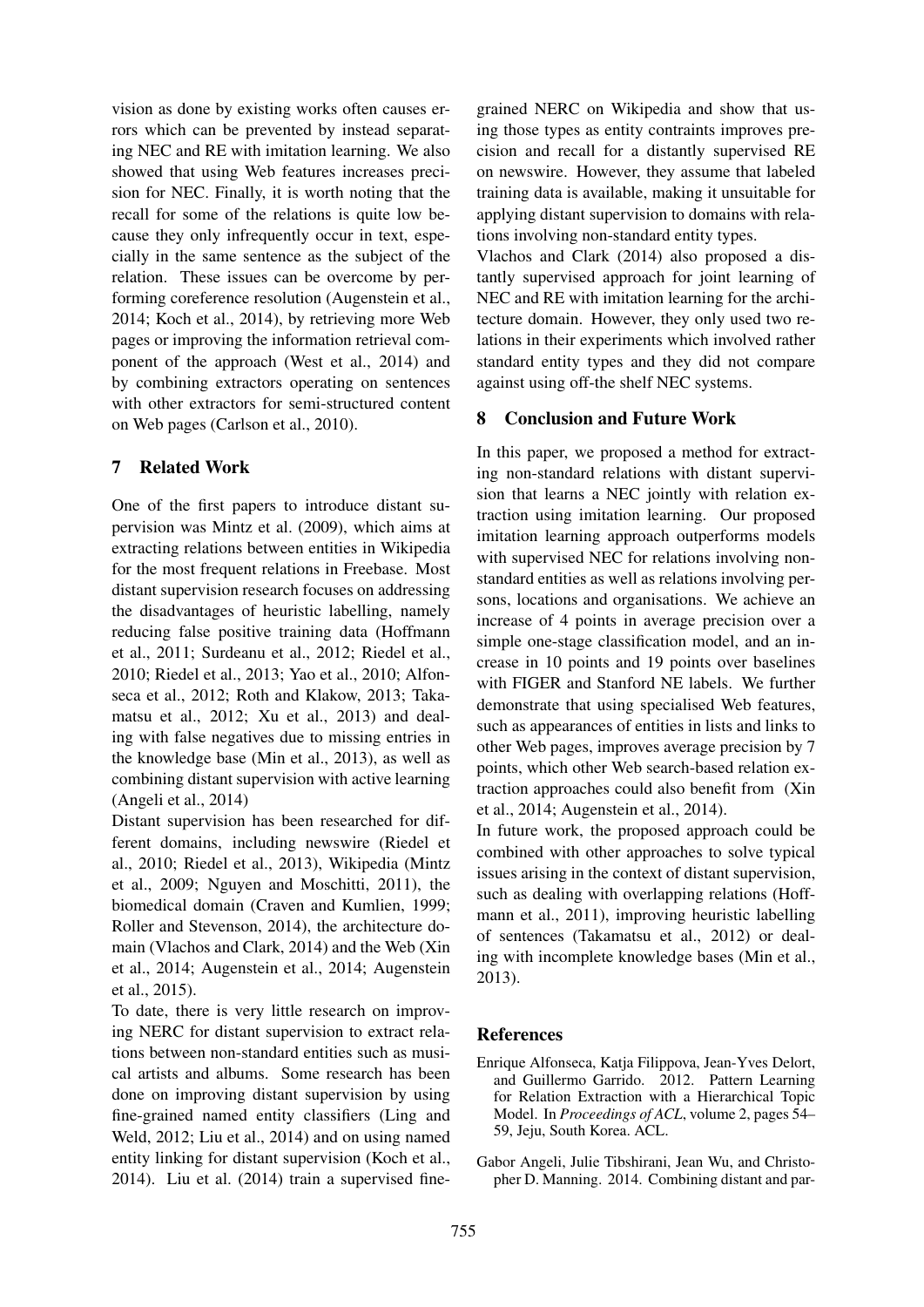tial supervision for relation extraction. In *Proceedings of EMNLP*, pages 1556–1567, Doha, Qatar. ACL.

- Isabelle Augenstein, Diana Maynard, and Fabio Ciravegna. 2014. Relation Extraction from the Web using Distant Supervision. In *Proceedings of EKAW*, pages 26–41. Springer.
- Isabelle Augenstein, Diana Maynard, and Fabio Ciravegna. 2015. Distantly Supervised Web Relation Extraction for Knowledge Base Population. *Semantic Web Journal*. to appear.
- Andrew Carlson, Justin Betteridge, Bryan Kisiel, Burr Settles, Estevam R. Hruschka, and Tom M. Mitchell. 2010. Toward an Architecture for Never-Ending Language Learning. In *Proceedings of AAAI*, Palo Alto, California, USA. AAAI Press.
- Koby Crammer, Ofer Dekel, Joseph Keshet, Shai Shalev-Shwartz, and Yoram Singer. 2006. Online passive-aggressive algorithms. *Journal of Machine Learning Research*, 7:551–585.
- M. Craven and J. Kumlien. 1999. Constructing Biological Knowledge Bases by Extracting Information from Text Sources. In *Proceedings of ISMB*, pages 77–86, Palo Alto, California, USA. AAAI Press.
- Hal Daumé III, John Langford, and Daniel Marcu. 2009. Search-based Structured Prediction. *Machine Learning*, 75:297–325.
- Leon Derczynski, Diana Maynard, Giuseppe Rizzo, Marieke van Erp, Genevieve Gorrell, Raphaël Troncy, and Kalina Bontcheva. 2015. Analysis of Named Entity Recognition and Linking for Tweets. *Information Processing and Management*, 51:32– 49.
- Alvin Grissom II, Jordan Boyd-Graber, He He, John Morgan, and Hal Daumé III. 2014. Don't Until the Final Verb Wait: Reinforcement Learning for Simultaneous Machine Translation. In *Proceedings of EMNLP*, Doha, Qatar. ACL.
- He He, Hal Daumé III, and Jason Eisner. 2013. Dynamic Feature Selection for Dependency Parsing. In *Proceedings of EMNLP*, pages 1455–1464, Seattle, Washington, USA. ACL.
- Raphael Hoffmann, Congle Zhang, Xiao Ling, Luke S. Zettlemoyer, and Daniel S. Weld. 2011. Knowledge-Based Weak Supervision for Information Extraction of Overlapping Relations. In *Proceedings of ACL*, pages 541–550, Portland, Oregon, USA. ACL.
- Mitchell Koch, John Gilmer, Stephen Soderland, and Daniel S. Weld. 2014. Type-aware distantly supervised relation extraction with linked arguments. In Alessandro Moschitti, Bo Pang, and Walter Daelemans, editors, *Proceedings of EMNLP*, pages 1891– 1901, Doha, Qatar, October. Association for Computational Linguistics.
- Xiao Ling and Daniel S. Weld. 2012. Fine-Grained Entity Recognition. In *Proceedings of AAAI*, pages 94–100. AAAI Press.
- Yang Liu, Kang Liu, Liheng Xu, and Jun Zhao. 2014. Exploring Fine-grained Entity Type Constraints for Distantly Supervised Relation Extraction. In *Proceedigs of COLING*, pages 2107–2116, Dublin, Ireland. ACL.
- Christopher D. Manning, Prabhakar Raghavan, and Hinrich Schtze. 2008. *Introduction to Information Retrieval*. Cambridge University Press, New York, NY, USA.
- Christopher D. Manning, Mihai Surdeanu, John Bauer, Jenny Finkel, Steven J. Bethard, and David Mc-Closky. 2014. The Stanford CoreNLP Natural Language Processing Toolkit. In *Proceedings of ACL: System Demonstrations*, pages 55–60, Baltimore, Maryland. ACL.
- Bonan Min, Ralph Grishman, Li Wan, Chang Wang, and David Gondek. 2013. Distant Supervision for Relation Extraction with an Incomplete Knowledge Base. In *Proceedings of HLT-NAACL*, pages 777– 782, Atlanta, Georgia, USA. ACL.
- Mike Mintz, Steven Bills, Rion Snow, and Dan Jurafsky. 2009. Distant supervision for relation extraction without labeled data. In *Proceedings of ACL-IJCNLP*, volume 2, pages 1003–1011, Suntec, Singapore. ACL.
- David Nadeau and Satoshi Sekine. 2007. A Survey of Named Entity Recognition and Classification. *Linguisticae Investigationes*, 30(1):3–26.
- Truc-Vien T. Nguyen and Alessandro Moschitti. 2011. End-to-End Relation Extraction Using Distant Supervision from External Semantic Repositories. In *Proceedings of ACL-HLT*, pages 277–282, Portland, Oregon, USA. ACL.
- Sebastian Riedel, Limin Yao, and Andrew McCallum. 2010. Modeling Relations and Their Mentions without Labeled Text. In *Proceedings of ECML-PKDD (3)*, volume 6323, pages 148–163. Springer.
- Sebastian Riedel, Limin Yao, Benjamin M. Marlin, and Andrew McCallum. 2013. Relation Extraction with Matrix Factorization and Universal Schemas. In *Proceedings of HLT-NAACL*, pages 74–84, Atlanta, Georgia, USA. ACL.
- Roland Roller and Mark Stevenson. 2014. Selfsupervised Relation Extraction Using UMLS. In Evangelos Kanoulas, Mihai Lupu, Paul D. Clough, Mark Sanderson, Mark M. Hall, Allan Hanbury, and Elaine G. Toms, editors, *Proceedings of CLEF*, volume 8685 of *Lecture Notes in Computer Science*, pages 116–127. Springer.
- Stéphane Ross, Geoffrey J. Gordon, and Drew Bagnell. 2011. A Reduction of Imitation Learning and Structured Prediction to No-Regret Online Learning. In